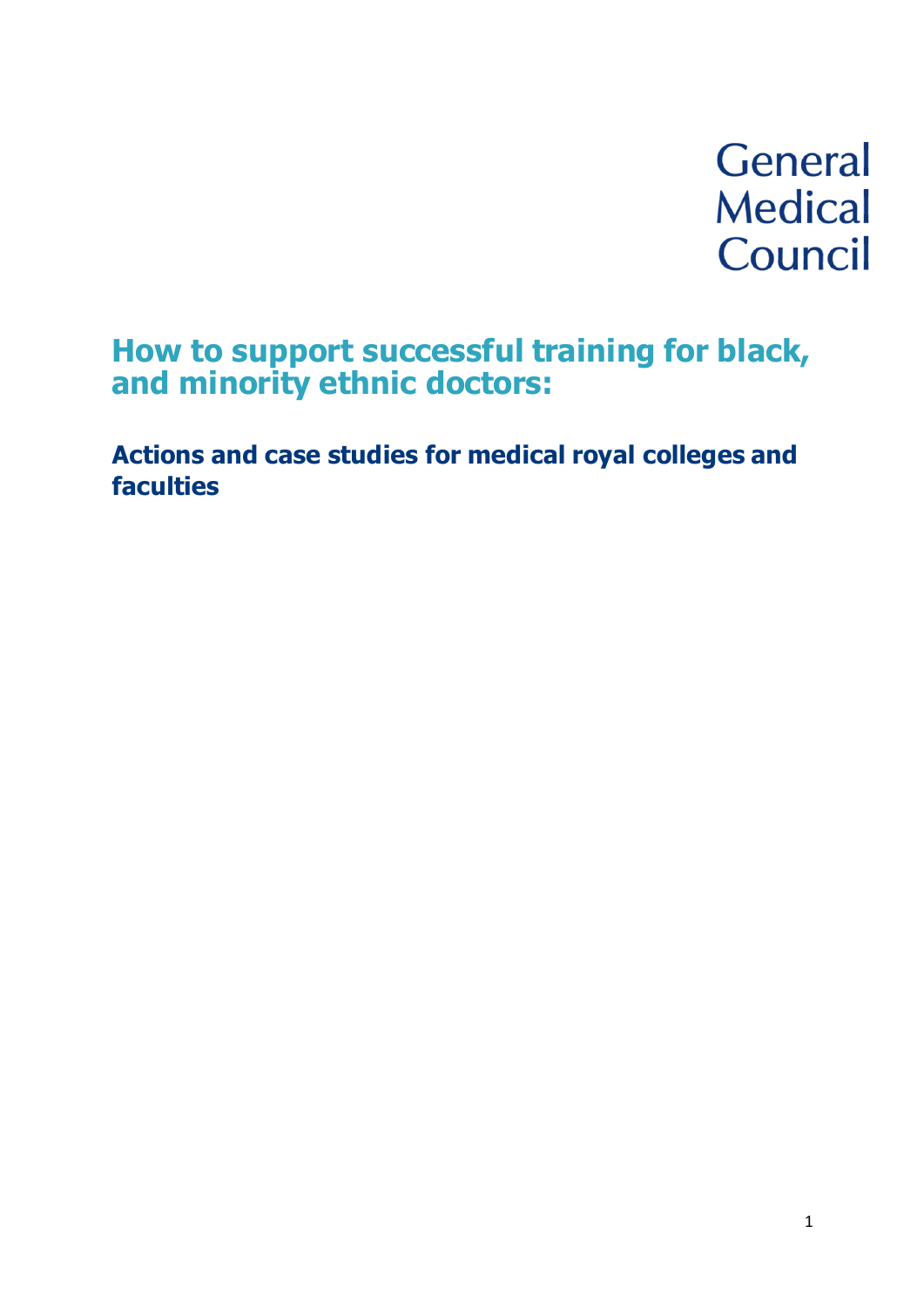### **Foreword**

The events of 2020 have brought into sharp focus the different experiences of ethnic groups. This is reflected in postgraduate medical education where for some years it has been evident that outcomes for black and minority ethnic (BME) doctors differ; we see this across all medical specialties and in almost all postgraduate assessment settings.

Increasingly it is becoming apparent that these outcomes arise from a differential experience throughout training. The environments in which we work and train play a significant role in the attainment gap.

We cannot continue to put this issue in the 'too difficult' tray. Now is the time for all of us to take a more deliberate, purposeful and proactive approach to finding solutions to level up the opportunity for our black and minority ethnic colleagues.

This report draws on insights and perceptions from interviews with BME doctors in training and we are grateful for their honesty and candour in describing how it feels for them. We have used these reflections to highlight some great examples of activities being undertaken across the medical education sector which it is hoped will improve the experiences of BME learners and from which we must all learn. Thank you to the medical royal colleges and faculties who have shared their case studies with us for this report.

No single organisation or education body can solve this alone, but by collaborating and sharing successful interventions we can make greater and more rapid progress.

I commend this, not as a report, but as a call to further action.



Professor Colin Melville Medical Director and Director, Education and Standards, GMC

Problems around differential attainment for black, Asian and minority ethnic (BAME) staff in medical education and training have been identified for many years.

We know that any one part of the health education system – medical schools, deans, colleges, employers – cannot solve the problems alone. Indeed, this is not an issue that healthcare itself can fully address – these are not challenges unique to healthcare and these problems are identified in many other sectors.

However, all of us involved in healthcare education have a responsibility to work together and do what we can to identify and then address why it is that so many of our BAME medical colleagues are deriving less value from their education and training which in turn results in poorer career progression and continued differential attainment.

This research commissioned by the GMC is a welcome and important contribution to our understanding. Focussing on the "success factors" is both insightful and of direct practical use.

Whilst the context and circumstances may differ across specialties, there are, as so often across medicine, common themes and issues. I am sure that all specialties will be able to learn from the excellent examples set out in the report.

I know that Colleges will be continuing their work to address these issues and the Academy in turn will support them in any ways we can.

My sincere thanks to all the Colleges involved for their participation in this important research and their excellent contributions and to the GMC for commissioning this research.

Now we must ensure that we all use these findings to tackle these issues of differential attainment which have blighted not only the individual careers of BAME doctors but medical education as a whole.

Professor Helen Stokes-Lampard Chair Academy of Medical Royal Colleges (AoMRC)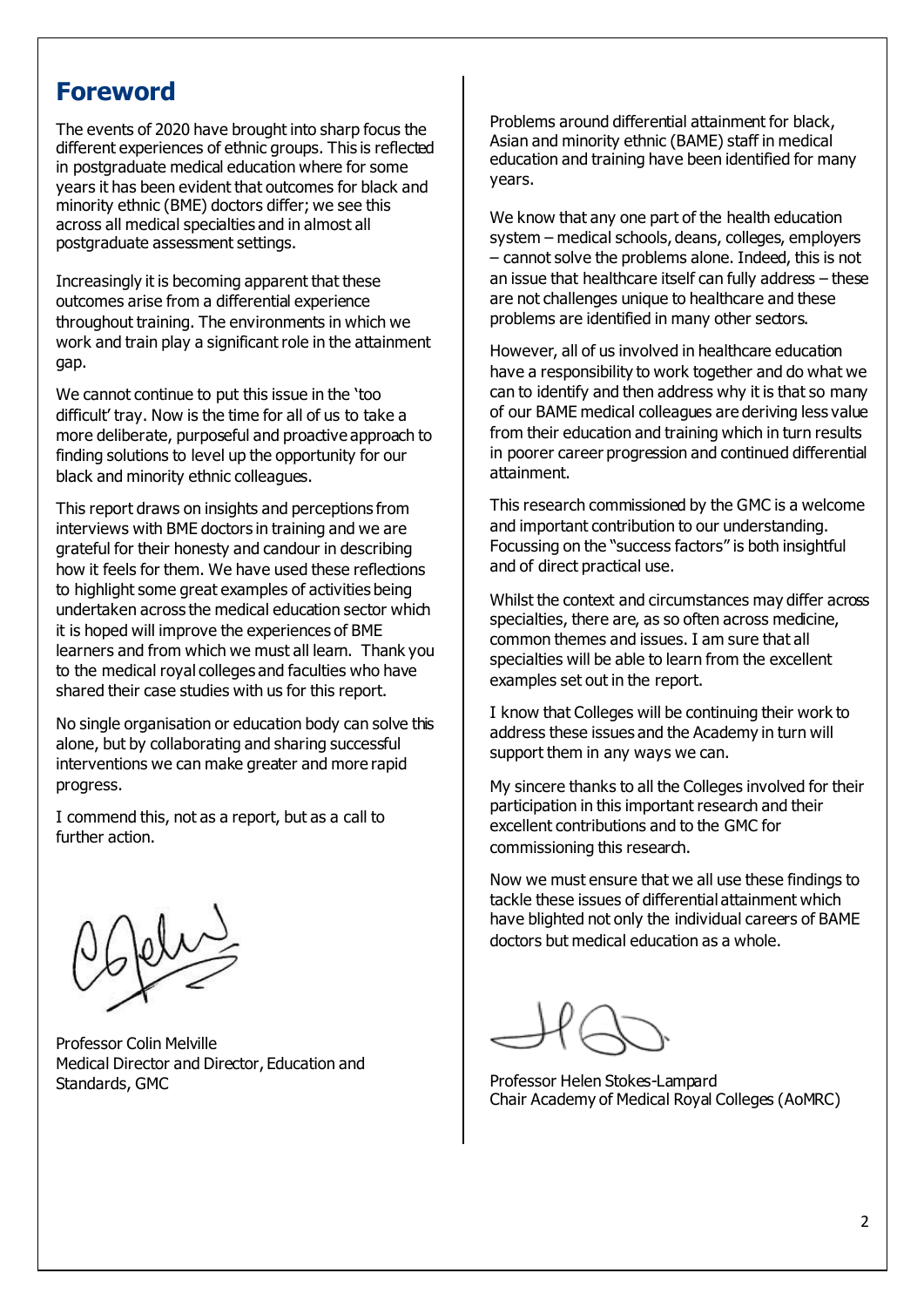## **Purpose of this report**

Research into the persistent attainment gap suggests that the environment and systems within which doctors train do not support equality of opportunity for learning and career progression for black and minority ethnic (BME) doctors. This is true for UK trained doctors and for those joining the NHS from overseas [\(Woolf,](https://www.gmc-uk.org/-/media/documents/2016-04-28-fairpathwaysfinalreport_pdf-66939685_pdf-67089434_pdf-70345187.pdf)  [2016\).](https://www.gmc-uk.org/-/media/documents/2016-04-28-fairpathwaysfinalreport_pdf-66939685_pdf-67089434_pdf-70345187.pdf) It is imperative that medical education and training is flexible and inclusive to meet the needs of a diverse pool of learners.

Fairness is at the heart of our standards. They reflect that organisations responsible for designing education and training have due regard to eliminate discrimination, advance equality of opportunity and foster good relations between people who share a protected characteristic and those who don't.

We have published a range of equality, diversity and inclusion (ED&I) resources to guide postgraduate training organisations to meet our standards including 'Equality [and diversity guidance for curricula and assessment systems](https://www.gmc-uk.org/education/standards-guidance-and-curricula/guidance/equality-and-diversity-guidance-for-curricula-and-assessment-systems)'. Many organisations play a role in the design and delivery of medical education and training, and all can take action to address the factors identified in this research. In our work with medical royal colleges and faculties (referred to as 'colleges') they asked us for additional support to identify tangible actions they may take to address differential attainment within their specialty. This report therefore focuses on actions that colleges can take in the design of postgraduate curricula and assessments and in providing guidance and support for examiners and trainers which harnesses inclusive organisation values.

We want to thank the AoMRC and each individual college that contributed ideas to the development of this report. We have collated many examples of the practical steps each organisation is taking to address the ethnic attainment gap and hope this will inspire others.

We have included examples of interventions developed by other organisations which target different protected groups where they are relevant. The actions and case studies are not intended to be an exhaustive list. Those given are exemplars of the type of support which BME doctors described in our 2019 research 'What supported [your success in training](https://www.gmc-uk.org/-/media/documents/gmc-da-final-report-success-factors-in-training-211119_pdf-80914221.pdf)?' as being important.

We hope that organisations will build on the ideas in this report to develop action plans tailored to the needs of trainees in each specialty. It is recommended that colleges evaluate interventions to understand whether they have the intended impact, and, share findings with others to build our collective understanding about what makes a real difference to the experience and outcomes of BME doctors in training**.** [Guidance on evaluating interventions is available on our website.](https://www.gmc-uk.org/education/standards-guidance-and-curricula/guidance/guide-to-evaluating-interventions)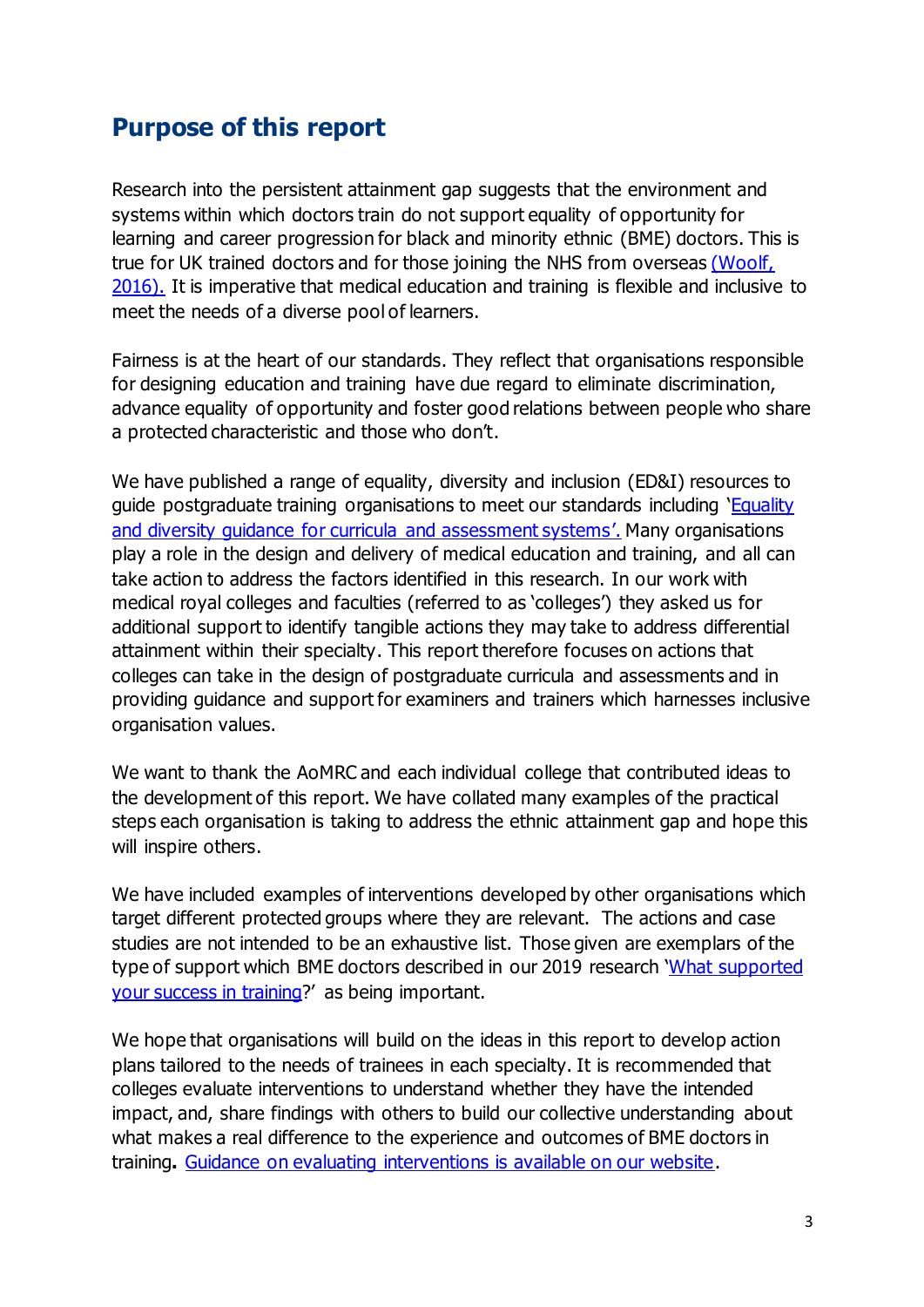# **Overview of the underpinning research**

The case studies and actions described in this document are framed around the interventions that BME trainees told us had made the most difference to their training.

In 2019 we commissioned the Work Psychology Group (WPG) to interview BME doctors belonging to one of a small number of training programmes where there isn't an ethnic attainment gap. The researchers asked, 'What supported your success in training?', and [the final report highlighted factors including:](https://www.gmc-uk.org/-/media/documents/gmc-da-final-report-success-factors-in-training-211119_pdf-80914221.pdf) an inclusive workplace, having a [supportive trainer or supervisor and support to pass exams, or](https://www.gmc-uk.org/-/media/documents/gmc-da-final-report-success-factors-in-training-211119_pdf-80914221.pdf)  [deal with exam failure.](https://www.gmc-uk.org/-/media/documents/gmc-da-final-report-success-factors-in-training-211119_pdf-80914221.pdf) The study concluded that any specialty or training programme had the ability to meaningfully reduce the ethnic attainment gap by ensuring greater accessibility of these factors for their BME trainees. None of the factors identified are unique to any one specialty or training programme.

The factors identified will help all learners to achieve success, the research concluded that BME trainees face systematic barriers which affect their access to this valuable support. As a result, while the BME doctors interviewed preferred interventions which responded to individual needs, they also recognised that there may be a case for targeting support at demographic groups as a means of levelling the playing field and improving access.

#### **Navigation through the report**

This report is split into three sections mirroring the three broad categories of support identified by the 2019 'what supported your success in training?' research. Each section contains a high-level summary of the research findings most relevant to colleges followed by examples of actions and case studies shared by colleges and other organisations.

Ten individual success factors, divided into three broad categories, were identified by the research and are listed in [Annex A.](#page-15-0)

You can click on the headings below to take you to each of the three sections:

- **[The working and learning environment](#page-4-0)**
- **[Who supports learning?](#page-8-0)**
- **[What supports learning?](#page-12-0)**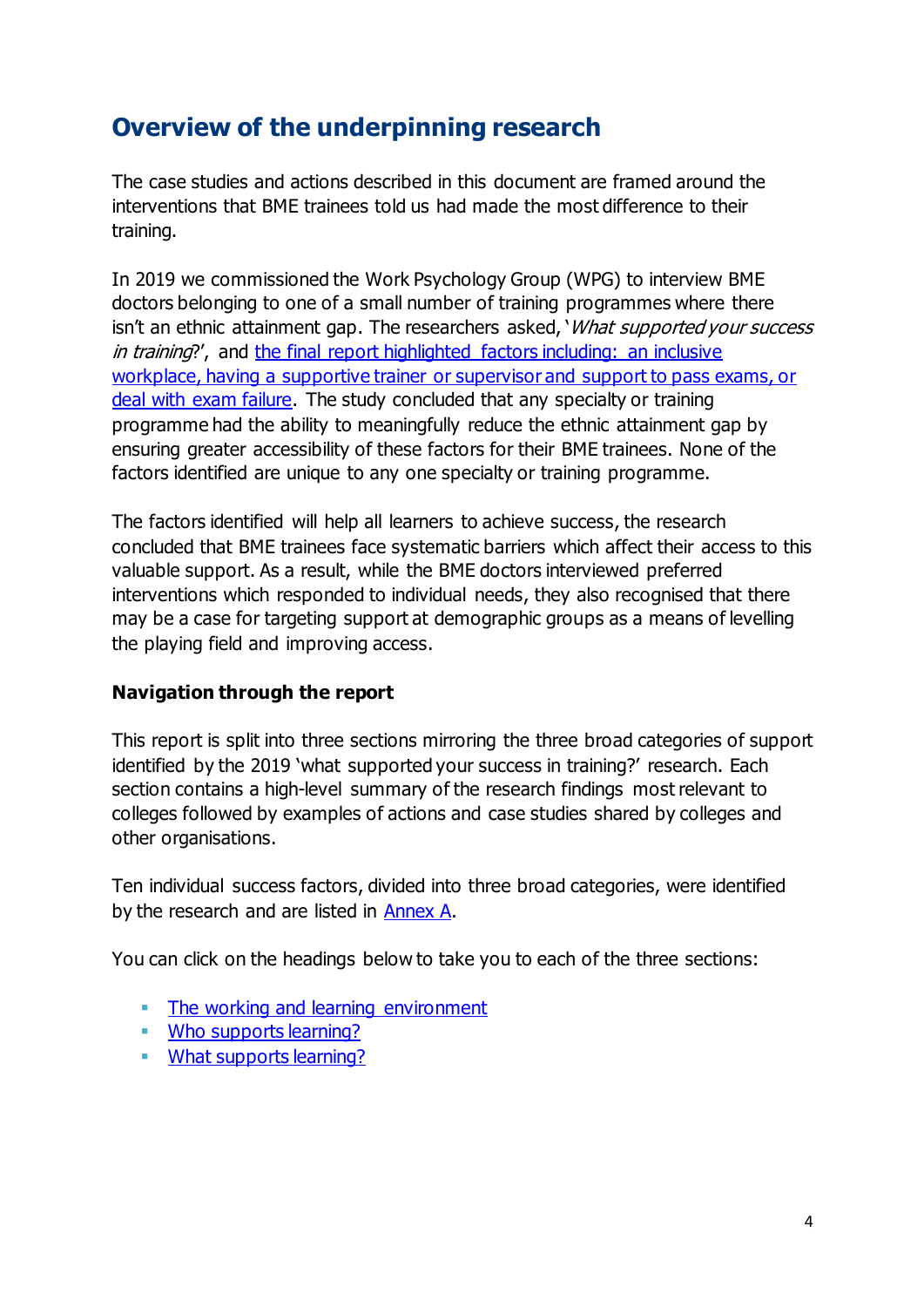# <span id="page-4-0"></span>**The working and learning environment**

The WPG interviews identified the importance of environments where diversity is both visible and valued.

The presence of visible BME leaders was seen as reassurance of an inclusive culture and inspired BME learners to aim higher. BME trainees working in less diverse areas, and who may have been separated from their personal support network, can feel isolated. Strong role-models or representation at higher levels can act as a protective factor in feeling less isolated and more 'seen' (Elton, 2018). Visible role models may represent national, regional or local organisations.

The WPG research team cite earlier work from Verdonk and Janczukowicz (2018) which found that a lack of diversity in the workplace can create a majority-based learning culture, where minority groups are expected to adapt to the norms of the dominant groups. BME trainees taking part in the study felt that one way to combat this would be to embed teaching and learning on cultural competence within postgraduate curricula. Specific teaching on this area would lead to more inclusive environments with benefits for both BME patients and staff.

A second key theme identified in the research was the importance of being treated and valued as an individual. Understanding each individual's personal experience, strengths, capabilities and circumstances at the start of training is essential and would help target learning and any additional support needs. Conversations should cover any external factors which may be affecting individuals personal motivation and the ability to learn, this was felt to be particularly important in helping BME learners overcome challenges, such as working in a second language or working in a new location and perhaps away from family and friends reducing the support available outside work.

Access to practical pastoral support was valued by the BME trainees who took part in the study, as was empathy and reassurance from colleagues who had overcome similar experiences in their own career. Recognition from trainers that trainees 'are only human, like everyone else' and their performance may be affected by external factors was helpful in overcoming setbacks.

Support targeted to individuals learning needs were preferred to avoid the risk of further stereotyping certain demographic groups. However, initiatives developed to 'level the playing field' would be welcome if developed and offered in a respectful, collaborative and inclusive way.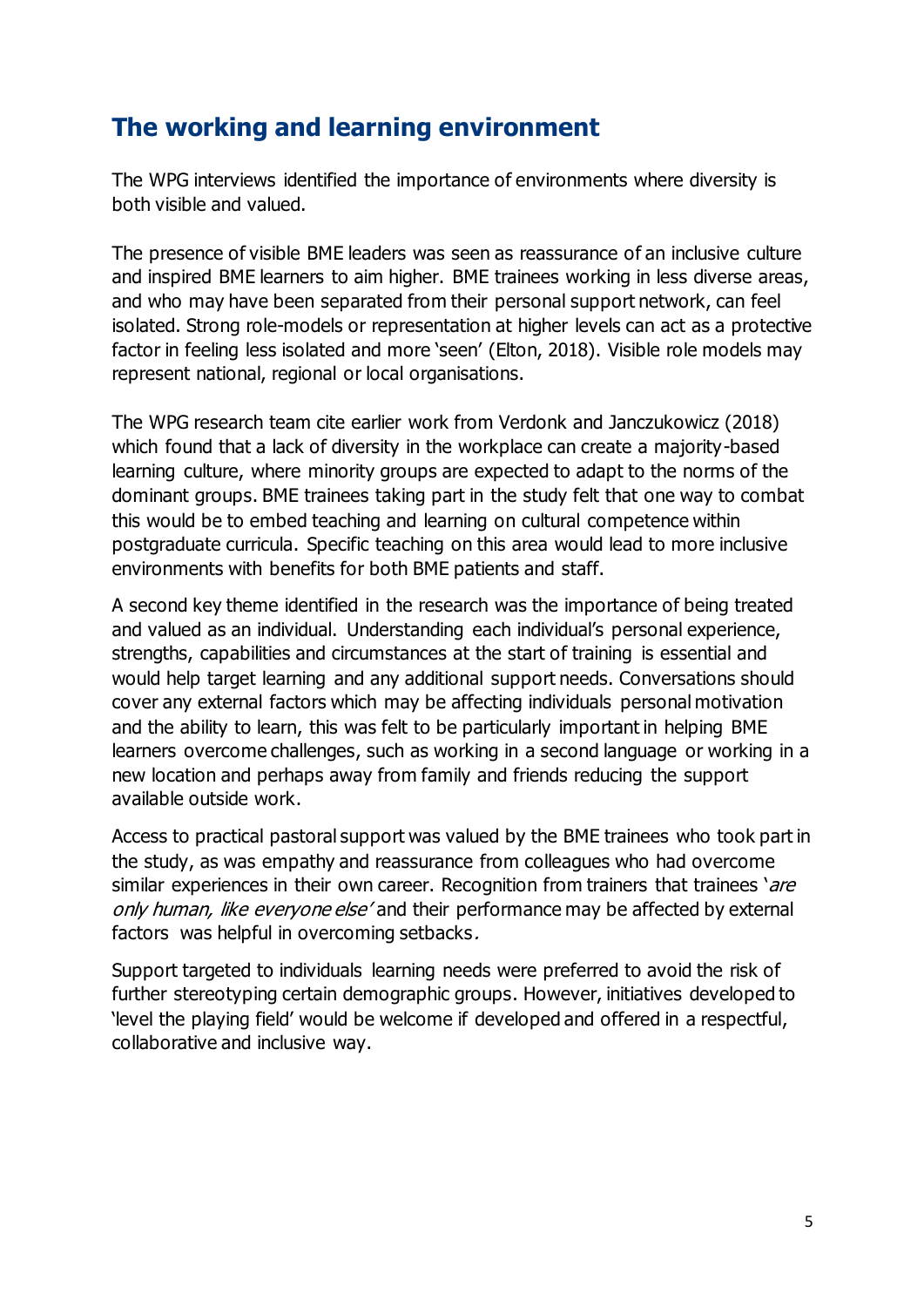# **Actions and case studies related to 'The working and learning environment'**

| 1, Valuing diversity and visible<br>representation in college<br>leadership and governance                                                                                                                                                                                                                                                                                                                       | Colleges can take action to:<br>Encourage diversity within college roles including examiners and college tutors who may act as visible,<br>inspirational role-models and improve BME trainees' sense of belonging within a specialty.<br>Recognise the range of barriers BME doctors may face throughout training and the impact this may<br>have on progression.<br>Celebrate examples of colleagues who have overcome barriers to achieve success and the value<br>diversity of experience and background brings to the specialty. |  |
|------------------------------------------------------------------------------------------------------------------------------------------------------------------------------------------------------------------------------------------------------------------------------------------------------------------------------------------------------------------------------------------------------------------|--------------------------------------------------------------------------------------------------------------------------------------------------------------------------------------------------------------------------------------------------------------------------------------------------------------------------------------------------------------------------------------------------------------------------------------------------------------------------------------------------------------------------------------|--|
|                                                                                                                                                                                                                                                                                                                                                                                                                  | Monitor and develop actions to respond to the ethnic attainment gap.<br>Raise awareness of the ethnic attainment gap and the factors which contribute and can help<br>overcome it at national events and training courses for trainers and trainees.                                                                                                                                                                                                                                                                                 |  |
| The Royal College of Surgeons of England (RCS Eng) have started an independent review of the diversity of their professional leadership and<br>published a statement on challenging racism and championing diversity. The college recognises its responsibility to lead the way in eradicating all<br>forms of discrimination and inequality within surgery and the wider healthcare system. Activities include: |                                                                                                                                                                                                                                                                                                                                                                                                                                                                                                                                      |  |
| Reviewing diversity across their professional leadership, identifying and addressing barriers to access.                                                                                                                                                                                                                                                                                                         |                                                                                                                                                                                                                                                                                                                                                                                                                                                                                                                                      |  |

- Establishing <sup>a</sup>'diversity in surgery' working group to undertake policy and advocacy work.
- Engaging with and consulting membership on the topics of equality, diversity and inclusion.
- Reviewing their internal policies and procedures.

In 2013, **North East London NHS Foundation Trust's** senior leadership team committed to make the trust a fair and equitable place and enable staff to reach their full potential, regardless of their background. Since introducing the ethnic minority network (EMN) strategy, and the stronger together strategy in 2020 which included actions that focus on operational interventions, cultural transformation, measurable targets and leadership engagement, the trust has seen improvements across several ED&I measures. [Further details of their strategy and ideas for other organisations can](https://www.england.nhs.uk/wp-content/uploads/2019/11/nelft-case-study.pdf)  [be found](https://www.england.nhs.uk/wp-content/uploads/2019/11/nelft-case-study.pdf) here.

The **Faculty of Public Health** have established a[n Equality and Diversity task and finish group,](https://www.fph.org.uk/media/2790/fph-equality-and-diversity-statement-nov-19.pdf) to monitor progress on meeting its equality and diversity commitments. Responsibility for ensuring that the faculty achieves its ED&I vision is devolved from its board to the Equality and Diversity Committee chair.

The **Royal College of Obstetrics and Gynaecology (RCOG)** have appointed an educational supervisor champion and a differential attainment advisor, both roles are clinical honorary positions. The college are currently setting objectives with the incumbents for their first year. The educational supervision champion will develop mechanisms to support educational supervisors to meet the greater expectation on them. The lead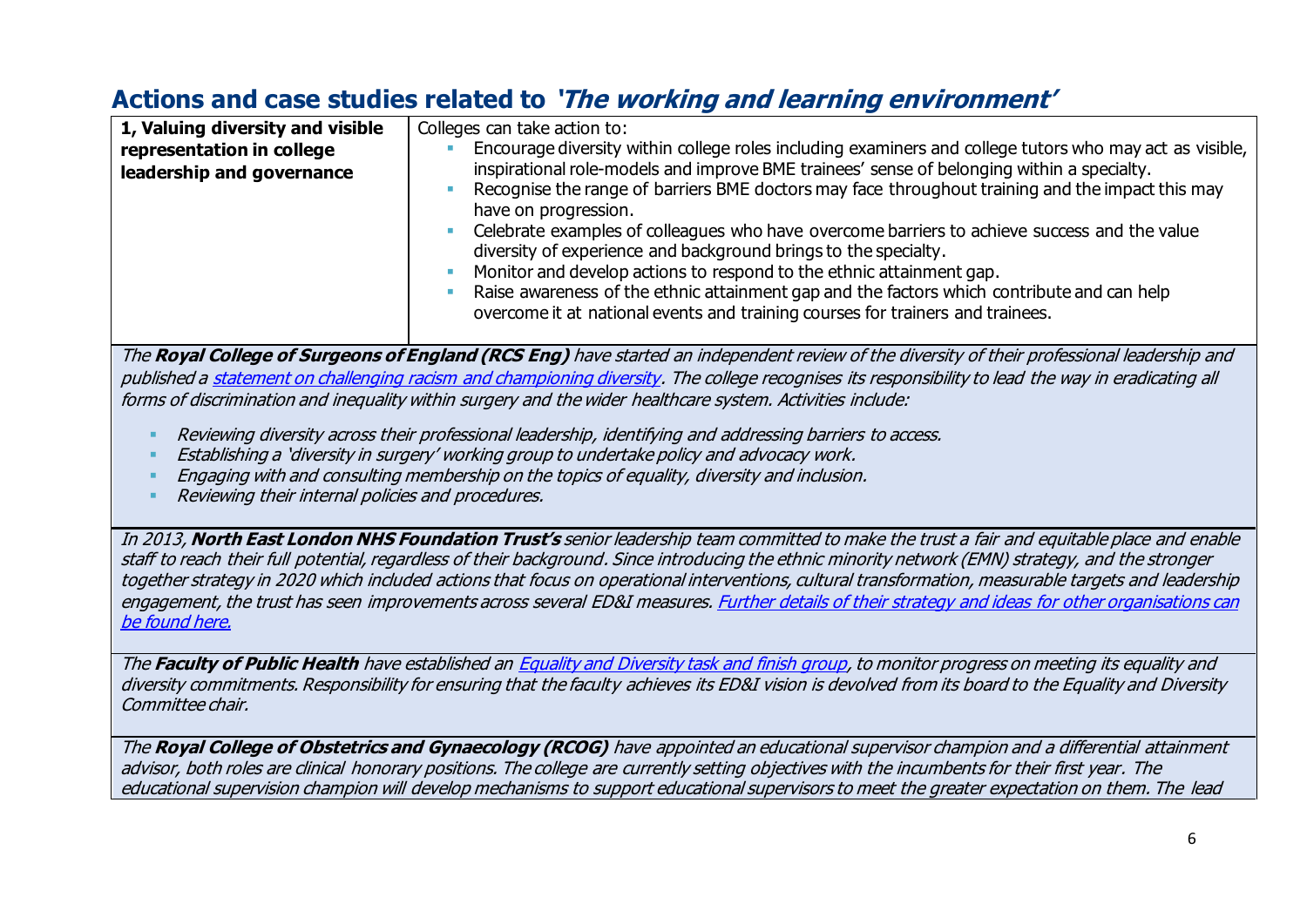will look at RCOG resources to support educators, promote the role of supervisors in national workforce discussions and work with deaneries to develop and implement good educational supervision for all trainees, in line with the RCOG's quality criteria.

The **Royal College of General Practitioners (RCGP)** and **Faculty of Intensive Care Medicine (FICM)** are both taking action to diversify the examiner pool and committee membership. They're using targeted recruitment campaigns and are reviewing job descriptions to ensure that roles advertised are inclusive and open to all. It is hoped that this will attract more BME and IMG representation, and a broader age and gender mix.

The **RCGP**, in conjunction with the **Committee of General Practice Education Directors** (**COGPED)**, held [a conference on](https://www.cogped.org.uk/images/docs/publications/Differential_Attainment_Seminar_Report.pdf) differential [attainment in 2018](https://www.cogped.org.uk/images/docs/publications/Differential_Attainment_Seminar_Report.pdf) with the aim of raising awareness of the issues, providing a platform for senior BME doctors to share their own story of overcoming barriers and exploring potential solutions.

| 2, Inclusive programmes of<br>learning and assessments | Colleges can take action to:<br>Access a diverse range of views when developing and evaluating curricula and assessments to identify<br>any barriers to protected groups.<br>Develop curricula, assessments and supplementary materials that reflect the diversity of learners and<br>patients, promote cultural competence and avoid stereotyping or unnecessary cultural bias<br>Undertake research and analysis to deepen understanding of the relationship between differential<br>attainment and assessment and which may improve the design of assessments or support for learners<br>to prepare. For example:<br>analysis of workplace-based assessment (WPBA) outcomes by demographics<br>analysis of the frequency or quality of formative feedback by demographics<br>identification of common areas of challenge within high-stakes exams by demographics<br>evaluating whether early formative assessments identify knowledge or skills gaps and lead to<br>effective remediation prior to high-stakes assessment<br>examining if different forms of assessment give rise to different outcomes for BME doctors<br>when testing the same skills (e.g. simulated or work-based environments) |
|--------------------------------------------------------|---------------------------------------------------------------------------------------------------------------------------------------------------------------------------------------------------------------------------------------------------------------------------------------------------------------------------------------------------------------------------------------------------------------------------------------------------------------------------------------------------------------------------------------------------------------------------------------------------------------------------------------------------------------------------------------------------------------------------------------------------------------------------------------------------------------------------------------------------------------------------------------------------------------------------------------------------------------------------------------------------------------------------------------------------------------------------------------------------------------------------------------------------------------------------------------------------------|
|                                                        | In 2020 the <b>Federation of the Poyal Colleges of Physicians</b> hosted an equality and diversity workshop as part of their wider consultation into                                                                                                                                                                                                                                                                                                                                                                                                                                                                                                                                                                                                                                                                                                                                                                                                                                                                                                                                                                                                                                                    |

In 2020 the **Federation of the Royal Colleges of Physicians** hosted an equality and diversity workshop as part of their wider consultation into their curricula changes. The workshop involved 50 participants with representation from all protected groups. The aim was to determine how changes to the specialty curricula may impact trainees with protected characteristics and look at ways in which negative impacts could be mitigated. In addition, the **Membership of Royal College of Physicians of the United Kingdom (MRCP(UK))** involve BME and IMG stakeholders in an annual review of standards and processes underpinning the exams.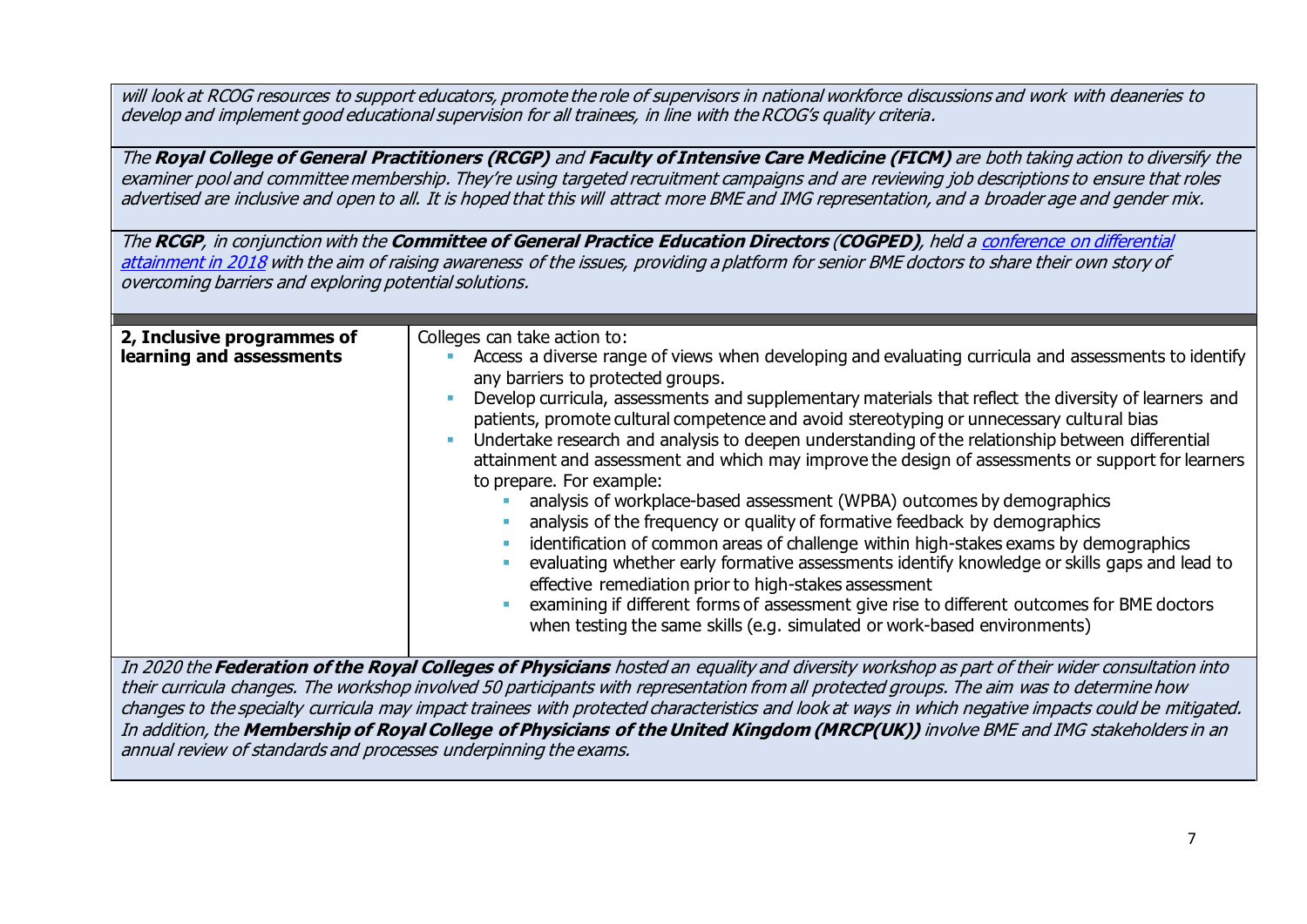The **Intercollegiate Committee on Basic Surgical Examinations (ICBSE)** have undertaken a linguistic review of the MRCS part A (MCQ) question bank to identify and remove any language that might have a cultural bias and there are plans to review the MRCS Part B (OSCE) question bank.

The **RCGP** evaluate the quality of educational supervisor reports and collaborate with postgraduate (PG) deans to review the themes within the feedback and to use this information to upskill educators and improve the quality of support offered to all learners.

The **British Medical Association (BMA)** charter [for medical schools to prevent and address racial harassment](https://www.bma.org.uk/media/2030/bma-med-school-charter-implementation.pdf) recommends: working with BME students and staff to: review policies, practices and the curriculum from a ethnicity equality perspective, engaging with BME networks to help counter stereotypes, exclusion or undermining within training, and provide valuable insight and feedback on creating an inclusive learning culture. They also recommend ED&I training is incorporated into curricula to equip learners and educators to deal confidently with teaching, studying, working and caring for people of diverse backgrounds. Communication skills teaching should include the impact of stereotyping and unconscious bias on medical consultation and can be used to support trainees to challenge racism in the workplace in a professional manner.

**St George's medical school** student, Malone Mukwende, in partnership with university staff, has created [a handbook of clinical signs in black and](https://www.blackandbrownskin.co.uk/mindthegap)  [brown skin.](https://www.blackandbrownskin.co.uk/mindthegap) The aim of this booklet is to educate students and allied health care professionals on the importance of recognising certain signs on black and brown skins in order to ensure optimum care for a diverse patient group.In addition, **St George's medical school** have undertaken an audit of teaching materials and scenarios. This led them to increasing the number of diverse names and identities, particularly of the health-care professionals represented. They have also reduced stigmatising narratives in the content.

A range of research and analysis to deepen understanding of the factors which contribute to differential attainment has been undertaken and is being used by postgraduate deans and others to develop interventions to support supervisors and candidates. For example:

- Analysis of the predictive validity of selection tests and early multi-source feedback outcomes and RCGP exam outcomes. These early predictors are used in some deaneries as part of a [learning needs analysis tool](https://www.gmc-uk.org/-/media/documents/itap-case-study_pdf-75325035.pdf) to identify and support trainees at the start of training.
- The FICM are undertaking a thorough analysis of their recruitment data to see if there are any demographic differences and if so, what can be done to support these groups.
- **MRCP(UK) have undertaken a range of research into outcomes by demographic characteristics including the effects of English language** ability on performance in examinations, themes in PACES examiner feedback, and progression through training. [They have also explored](https://bmcmededuc.biomedcentral.com/articles/10.1186/1472-6920-13-103)  [whether there is any correlation between examiner and candidate demographics and scores.](https://bmcmededuc.biomedcentral.com/articles/10.1186/1472-6920-13-103) [Further information about MRCP\(UK\)'s previous](https://www.mrcpuk.org/about-us/development-exams/research)  [activities can be found on their](https://www.mrcpuk.org/about-us/development-exams/research) website.
- [Multi-factorial analysis of the Royal College of Psychiatrists \(RCPsych\)](https://pmj.bmj.com/content/early/2020/09/03/postgradmedj-2020-137913) exam pass rates concluded that ethnicity and primary medical qualification (PMQ) independently predicts outcomes when accounting for a range of other factors. It suggests that this does not result from BME candidates taking exams earlier.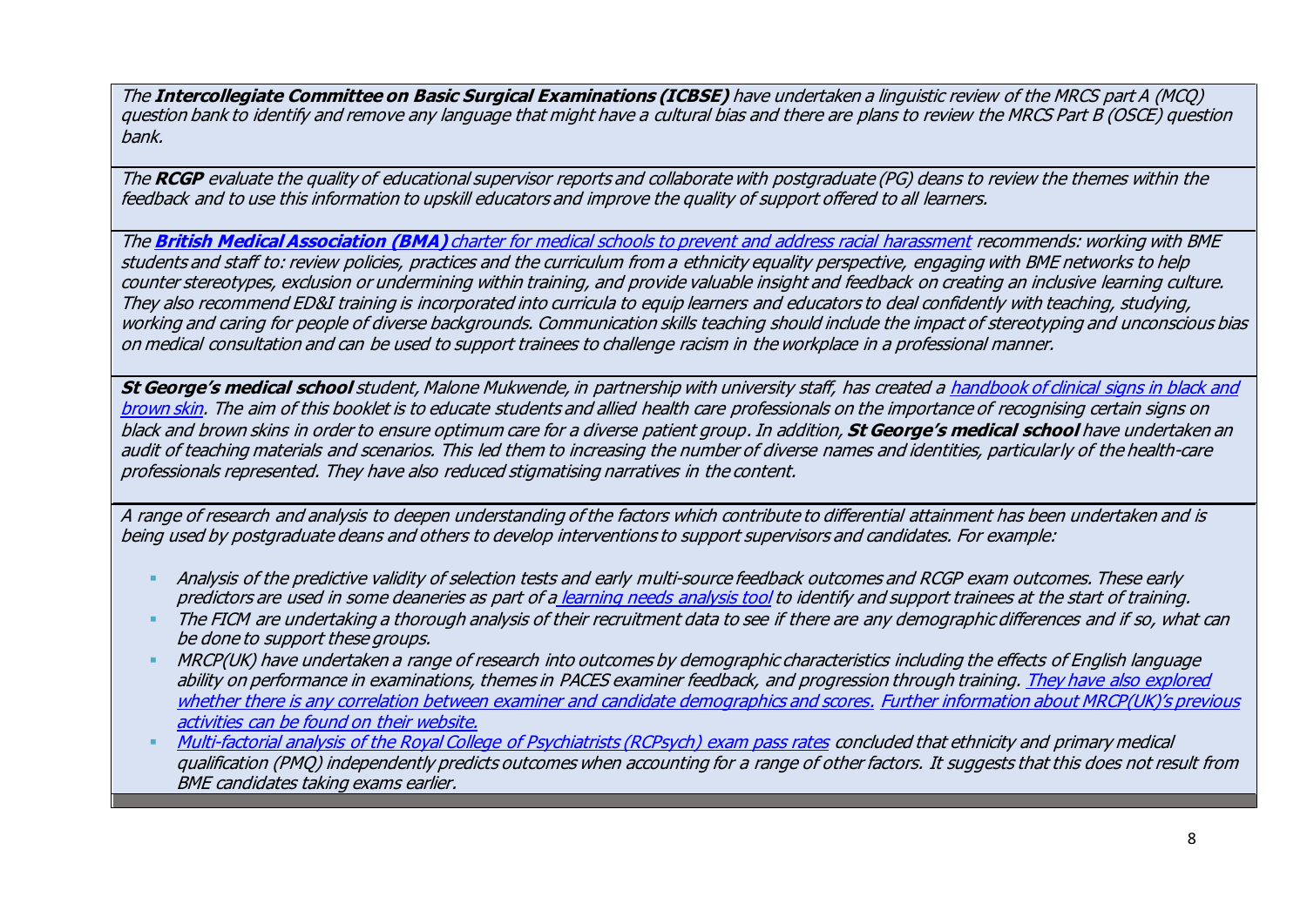## <span id="page-8-0"></span>**Who supports learning?**

All trainees benefit from the positive influence of colleagues in their day-to-day work, and the BME trainees who were interviewed in our 2019 research identified three groups that have been instrumental to their success:

- **EXECUTE:** inspirational senior colleagues
- **E** supportive trainers and supervisors
- supportive peers

One learner said "…always having had supportive supervisors in my current training programme has been really, really helpful. I've struggled a lot, actually, in the last two to three years with exams, and without their support, understanding and patience, there's no way I would have been able to continue to the point that I'm at."

The WPG research noted that access to these relationships is 'not meritocratic' but influenced by factors such as gender and ethnicity, making BME learners systematically less able to access them without interventions designed to overcome barriers.

Sponsorship or mentoring from a senior colleague who is not acting in a formal supervisory role was frequently mentioned in interviews. Trainees felt that these colleagues were able to provide support and feedback without any conflict of interest or agenda. They were seen as individuals who 'expect a lot', and who build confidence and autonomy in learners.

The research team noted work by [Thomas and Lankau \(2009\)](https://www.researchgate.net/publication/227817826_Preventing_Burnout_The_effects_of_LMX_and_mentoring_on_socialization_role_stress_and_burnout) which outlines the benefits of a nonsupervisory mentor, in addition to a formal supervisor, in lowering 'role ambiguity', enhancing an individual's expectation about their career, and supporting higher levels of job satisfaction and commitment to an organisation. In addition, [Ragins and Cotton \(1999\)](https://pdfs.semanticscholar.org/1b63/ed1c2f9d86f41e2a0ee31bdee0b356e9f8bb.pdf) suggest that this type of mentoring contributes to career development (coaching and increased visibility of mentee) and enhances mentee's self-efficacy.

Mentoring can meet different needs at different times and learners can have multiple relationships serving different purposes. Often these relationships arise informally and were fostered through having a personal connection such as similar working styles or personal experiences. WPG highlighted that [Ragins and Cotton \(1999\)](https://pdfs.semanticscholar.org/1b63/ed1c2f9d86f41e2a0ee31bdee0b356e9f8bb.pdf) found high-quality mentoring relationships to be underpinned by a strong belief in the mentees capability and interpersonal comfort between mentor and mentee. Formal schemes can provide specific support relating to challenges experienced by underrepresented groups but may not deliver all the benefits that informal mentoring relationships can.

The important role of those in formal positions, such as tutors and supervisors were also emphasised. BME learners who were interviewed highlighted the value of open and honest relationships with educators promoting timely and honest feedback on clinical and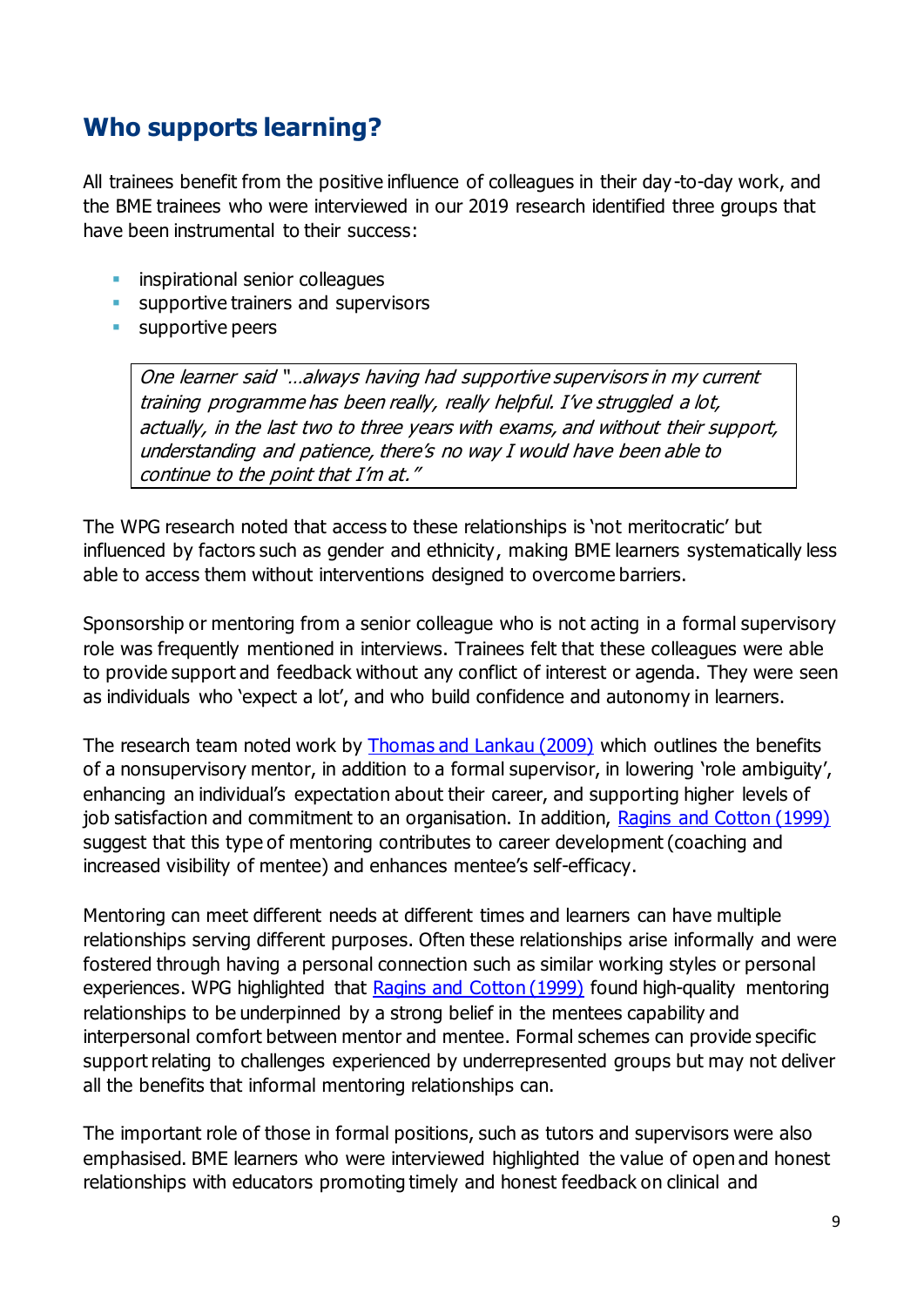professional skills which, when rooted in observations of clinical practice, linked to future exam or assessment performance.

Insight into the challenges and personal experiences overcome by trainers helped develop trust and rapport and made learners feel better about their own setbacks and more willing to share their feelings and be open about issues they are facing. Supervisors who are seen primarily as acting on behalf of the programme, rather than an advocate for the learner, may reduce the learner's desire to share in an open and honest way.

Other benefits included support and encouragement to:

- overcome or reframe setbacks such as exam failure
- build confidence to raise concerns without being viewed as 'trouble-making'
- **EXECUTE:** set challenging goals
- **•** prepare for the challenges of transition to new rotations, recruitment and selection or high-stakes assessment

Supervisors and trainers may benefit from support to respond to the differing needs of individual learners. Reverse mentoring schemes, where mentors are given the opportunity to experience the challenges faced by their mentees, were found to give important insights into the support that BME learners may require.

Peer support was also identified as critical to success with exam preparation, opportunities to debrief and validate challenges at work, in signposting to resources and to familiarisation with a new environment. A diverse network of peers is valuable. However, interviewees also highlighted the benefits of connecting with peers from a similar background who understood their experiences and circumstances.

BME learners suggested peer support became more difficult to access in postgraduate training as they moved around and had less chance to work with peers. Access to peer support was often the by-product of another initiative, such as exam preparation courses or training days which allow learners to spend more time working alongside their peers, rather than in isolation.

Initiatives designed to support BME learners to develop networks and build valuable social capital may be effective in levelling the playing field and reducing the attainment gap.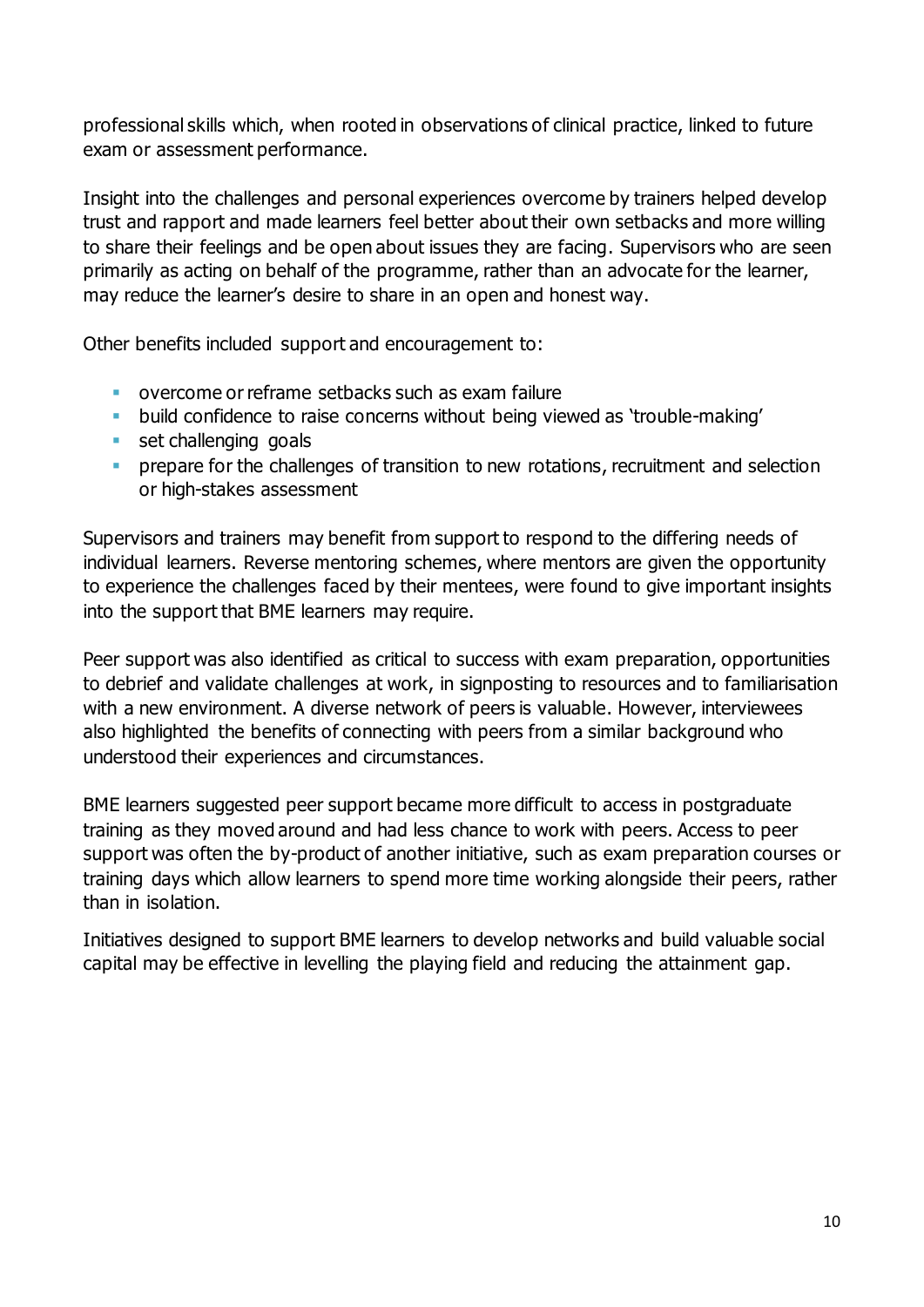# **Actions and case studies related to 'Who supports learning?'**

| 1, Mentoring, sponsorship                                                                                                                                                                                                                                                                                                                                                                                                                                                                                                                                                                                                                                                                                                                                                                                                                                                                                                                                                                                                                                                                                                                                                                                                                             | Colleges may take action to:                                                                                                                                                                                                                                                                                                                                                                                                                                                                                                                                                                                                                                                                                                                                                                                                                                                                                                                                                                                                                                                                              |  |
|-------------------------------------------------------------------------------------------------------------------------------------------------------------------------------------------------------------------------------------------------------------------------------------------------------------------------------------------------------------------------------------------------------------------------------------------------------------------------------------------------------------------------------------------------------------------------------------------------------------------------------------------------------------------------------------------------------------------------------------------------------------------------------------------------------------------------------------------------------------------------------------------------------------------------------------------------------------------------------------------------------------------------------------------------------------------------------------------------------------------------------------------------------------------------------------------------------------------------------------------------------|-----------------------------------------------------------------------------------------------------------------------------------------------------------------------------------------------------------------------------------------------------------------------------------------------------------------------------------------------------------------------------------------------------------------------------------------------------------------------------------------------------------------------------------------------------------------------------------------------------------------------------------------------------------------------------------------------------------------------------------------------------------------------------------------------------------------------------------------------------------------------------------------------------------------------------------------------------------------------------------------------------------------------------------------------------------------------------------------------------------|--|
| and career coaching                                                                                                                                                                                                                                                                                                                                                                                                                                                                                                                                                                                                                                                                                                                                                                                                                                                                                                                                                                                                                                                                                                                                                                                                                                   | Develop mentoring or sponsorship programmes which enhance opportunities for BME doctors to access broader<br>social networks, receive support tailored to their individual needs and providing guidance on career development.<br>Encourage the development of informal mentoring relationships through networking opportunities at national<br>college events, participation in regular college activities or targeted events for BME trainees and supervisors,<br>college representatives and peers.<br>Establish reverse mentoring programmes or other opportunities to build understanding between BME trainees and<br>senior college leaders through individual relationships or events, where BME learners and colleagues are invited to<br>share their experiences of facing and overcoming barriers to progress in their career.                                                                                                                                                                                                                                                                  |  |
| The University of Southampton Medical School has launched a pilot reverse mentoring scheme allowing students from minority backgrounds to<br>mentor senior faculty staff about their backgrounds and difficulties they face. The scheme aims to create a more inclusive learning and working<br>environment and to help reduce the attainment gap for students from minority groups. Initial feedback suggests it has facilitated challenging conversations<br>around discrimination and bias, whilst also raised awareness of the different experiences and perceptions of the faculty. Mentees reported feeling inspired,<br>enlightened and having enjoyed the experience, mentors said they found the experience positive, empowering, insightful and informative.<br>The FICM have introduced a Women in Intensive Care Medicine (WICM) group, specifically targeted at increasing and supporting women in the specialty,<br>and an emerging leadership scheme for women. WICM will also be introducing a mentoring programme open to all new ICM consultants within the first<br>five years of their post. This will be accompanied by a 'Consultant in Transition' course that will benefit all doctors training in Intensive Care Medicine. A |                                                                                                                                                                                                                                                                                                                                                                                                                                                                                                                                                                                                                                                                                                                                                                                                                                                                                                                                                                                                                                                                                                           |  |
| similar approach may benefit BME trainees also.                                                                                                                                                                                                                                                                                                                                                                                                                                                                                                                                                                                                                                                                                                                                                                                                                                                                                                                                                                                                                                                                                                                                                                                                       |                                                                                                                                                                                                                                                                                                                                                                                                                                                                                                                                                                                                                                                                                                                                                                                                                                                                                                                                                                                                                                                                                                           |  |
| 2, Support for trainers and<br>early learning needs analysis                                                                                                                                                                                                                                                                                                                                                                                                                                                                                                                                                                                                                                                                                                                                                                                                                                                                                                                                                                                                                                                                                                                                                                                          | Colleges may support and empower trainers to support BME learners through:<br>Building awareness of the complex factors which lead to the ethnic attainment gap.<br>Challenging the 'deficit model' which attributes performance only to individual capability or motivation by<br>$\overline{\phantom{a}}$<br>recognising the impact of external factors on learning.<br>Recognising the positive influence trainers can have when they have high expectations of BME learners, set<br>challenging goals and give regular and honest feedback which can be turned into learning opportunities.<br>Including unconscious bias, active bystander techniques and cultural competence training in courses targeting<br>supervisors, or at national trainer days.<br>Enabling trainers to share and support each other to build confidence in supporting learners from diverse cultural<br>backgrounds who may experience challenges such as relocation and exam failure.<br>Guiding trainers to offer targeted and effective preparation for high stakes exams by highlighting common areas of<br>challenge. |  |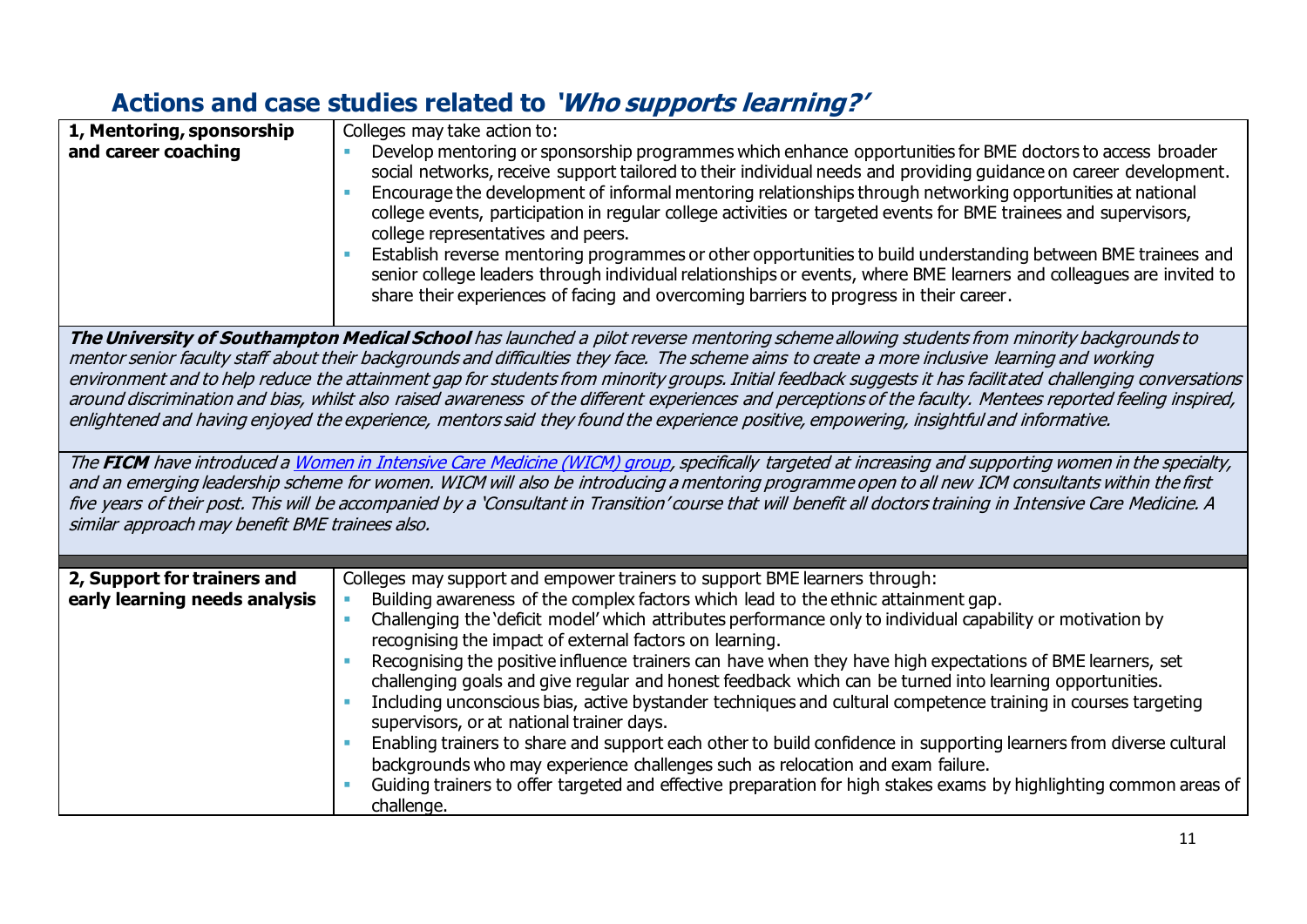| Ensuring that formative assessments are designed to highlight development areas early and these are informed by<br>research into common areas of challenge and consider behavioural, health or environmental factors which may<br>affect learning.<br>Encouraging open conversations between supervisors and trainees prior to exam attempts and providing feedback<br>on exam attempts to trainers and trainees so that they can develop personalised learning plans in response. |  |  |
|------------------------------------------------------------------------------------------------------------------------------------------------------------------------------------------------------------------------------------------------------------------------------------------------------------------------------------------------------------------------------------------------------------------------------------------------------------------------------------|--|--|
| The RCPsych has developed support for supervisors allocated to medical training initiative (MTI) doctors who are new to UK practice. The training                                                                                                                                                                                                                                                                                                                                  |  |  |
| includes awareness of the external challenges which doctors will face in relocating to the UK and uses actor-simulated workshops to develop confidence in<br>giving feedback which may feel like an uncomfortable conversation. Supervisors are mentored by an experienced colleague and given access to online                                                                                                                                                                    |  |  |
| resources focused on: effective feedback, supervision skills and knowledge of the MRCPsych exams. An early learning needs analysis helps supervisors to                                                                                                                                                                                                                                                                                                                            |  |  |
| create an individualised learning plan for MTI doctors building on their prior experience.                                                                                                                                                                                                                                                                                                                                                                                         |  |  |
|                                                                                                                                                                                                                                                                                                                                                                                                                                                                                    |  |  |
| The Royal College of Anaesthetists (RCoA) offer free online resources to train their examiners in unconscious bias. The three modules include                                                                                                                                                                                                                                                                                                                                      |  |  |
| sessions on <b>ED&amp;I</b> concepts and legislation, how bias may occur in examinations and differential attainment.                                                                                                                                                                                                                                                                                                                                                              |  |  |
| A number of colleges, including the Royal College of Pathologists, Royal College of Psychiatrists, Royal College of Anaesthetists and Royal                                                                                                                                                                                                                                                                                                                                        |  |  |
| <b>College of Ophthalmologists,</b> encourage trainees to seek support from their educational supervisor or college tutor prior to an exam attempt to ensure                                                                                                                                                                                                                                                                                                                       |  |  |
| that trainees are ready to sit a high-stakes assessment, and providing the opportunity to identify any additional support or preparation required.                                                                                                                                                                                                                                                                                                                                 |  |  |
|                                                                                                                                                                                                                                                                                                                                                                                                                                                                                    |  |  |
| The Royal College of Ophthalmologists (RCOphth) add exam outcomes to e-Portfolios, which alerts training programme directors (TPDs) to<br>candidates who fail a second attempt, so that personalised support can be provided to trainees and their education supervisor supports further attempts                                                                                                                                                                                  |  |  |
| being made.                                                                                                                                                                                                                                                                                                                                                                                                                                                                        |  |  |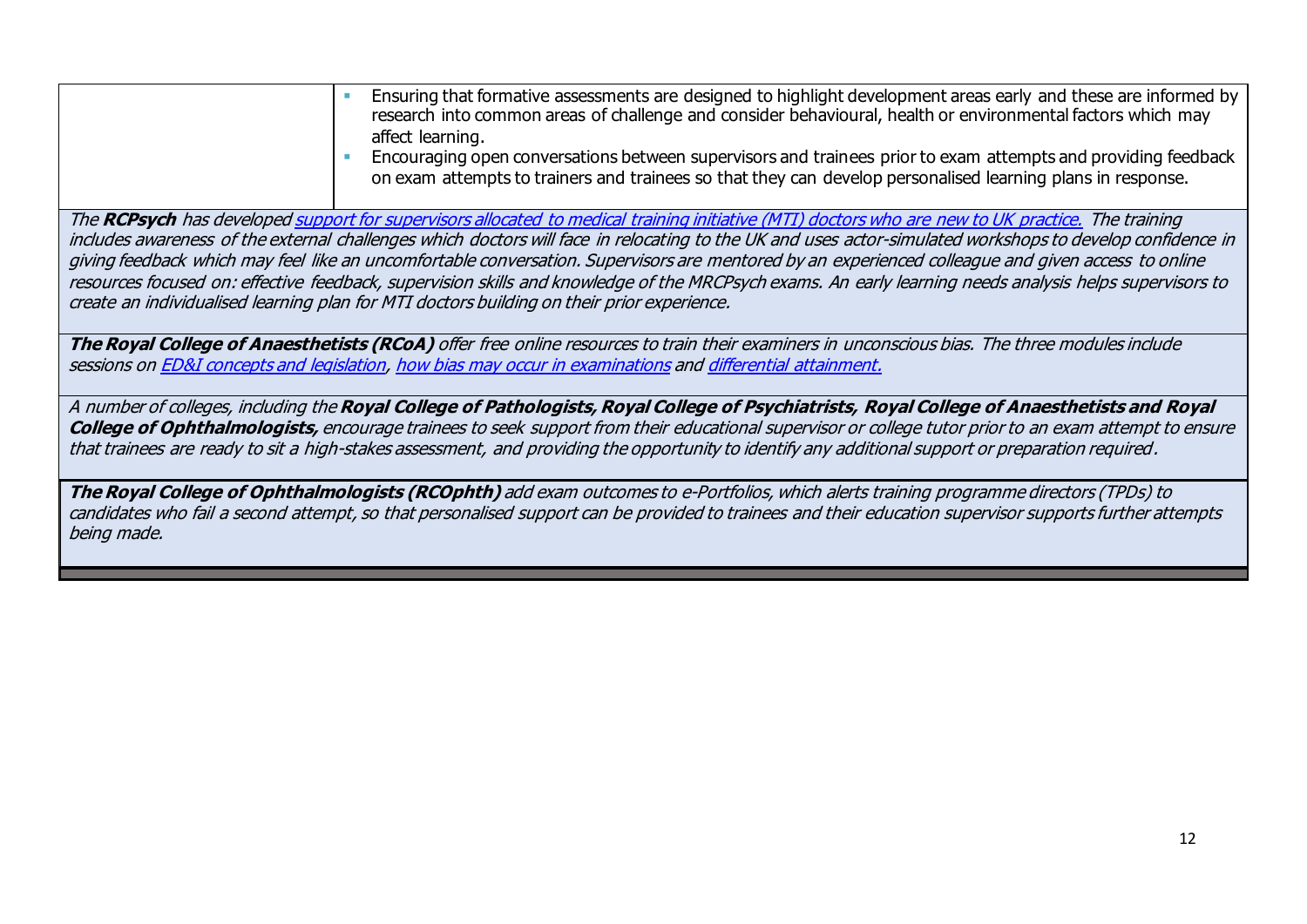## <span id="page-12-0"></span>**What supports learning?**

The BME trainees interviewed by the research team identified coaching for career planning and preparation for key milestones as instrumental in helping them successfully navigate through the training pathway including the hidden curriculum.

They said that this support enabled them to derive maximum value from learning opportunities (including seeing failure as a learning opportunity), encouraged them to set themselves stretching goals to develop confidence and independence more quickly, to pursue the right opportunities for learning, make decisions about specialty choice and to make them stand out and improve their chances for selection.

The WPG research highlights the link between the long-term impact of successful career choices and future success. Individuals with a better 'fit' to their job role will perform better, have higher levels of wellbeing, and be more satisfied with their jobs (Kristof-Brown and Guay, 2011).

BME doctors are far less likely than their white peers to take career breaks during training. This is likely to be for a variety of reasons, but our research highlights that BME trainees may be influenced by financial and family pressures and that breaks may feel 'indulgent' within some cultures. Breaks are becoming more common and appear to play a role in increasing certainty about a career choice as well as candidates' ability to build an attractive CV when applying to specialty training. BME trainees may benefit from being encouraged to consider the benefits of activities outside of the training pathway, and support from seniors may empower BME trainees to overcome resistance or to find alternative pathways to build experience.

As well as career support, exam preparation was identified by those interviewed as key to success. BME doctors identified the very real impact exams had on them at work and the psychological pressure of preparing for challenging exams on top of tiring and pressurised shifts which they felt was often unrecognised by trainers and supervisors.

BME learners may experience additional pressure when sitting exams because of knowledge that they are more 'statistically likely' to fail and that they may encounter unconscious bias within the exam and their learning environment. BME learners reported attempting exams early because they 'expect to fail at least once'.

One learner said "the perceived difficulties I had [with the exam] were thought to be innate, rather than something that could be worked on. So, it was quite noticeable sometimes, it wasn't discriminating to me personally, but it was just as if the feeling was that I wasn't worth the time to train. And when the exams were all done and dusted, and people realise: 'oh, you've just passed your exams, you're here to stay', people then started thinking: 'oh, well, maybe it's worth investing in this fella after all!' It was quite a noticeable difference in interaction with people after the exams."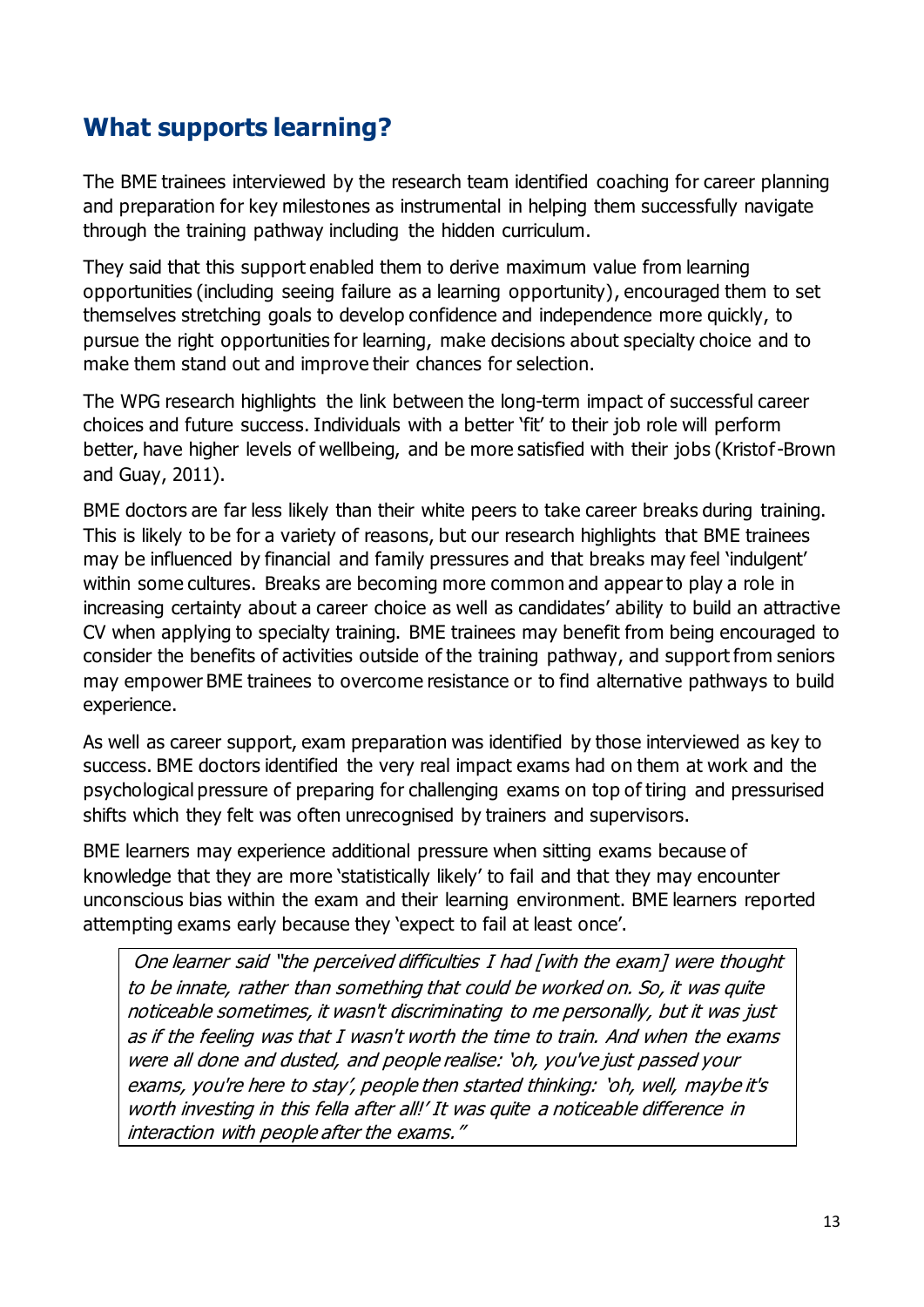Learners interviewed highlighted a range of factors which helped them prepare for exams. They felt that diversity within the examiner pool could help to offset the perceived risk of unconscious bias in face to face exams.

While courses to practise good exam technique or to develop communication skills were considered helpful, financial and time pressure could make them difficult to access for some.

Support to recover from the shock of failure in exams was extremely important. This was often the first experience doctors had of failure, and learners ability to bounce back may be affected by different cultural perceptions of failure such as tendencies to attribute failure to personal rather than external factors. The research team suggested that the impact of failure may be exacerbated for BME doctors who may place more emphasis on passing exams as an objective indication of competence that provides protection against potential bias or assumptions based on stereotypes. In the interviews, learners talked about how exam failures often 'spilled over' into confidence at work, even if they felt they had been working effectively before taking the exam.

The researchers observed that BME trainees seemed to be unable to 'make sense' of exam failures during their conversations, and so may find it challenging to remediate and improve performance. In contrast they were able to suggest clear reasons for failure at recruitment and selection.

Reassurance and good quality feedback to help work through why a learner had failed, and recognising the role of any external factors, were seen as key to recovery and valuable in rebuilding confidence.

Trainers interviewed by the research team were often reliant on learners informing them of exam attempts, which restricted their ability to react and intervene early to offer support for individuals.

Feedback on reasons for exam failure was helpful for trainers and those within statutory education bodies to support learners individually or as groups. Some postgraduate training organisations have developed proactive exam support in response to common reasons for failing particular exams, such as anatomy or communications skills and these have improved their overall pass rates.

More detailed feedback on individual's exam failure as well as broader aspects of common areas of challenge were seen to help postgraduate training organisations to develop more effective learning support.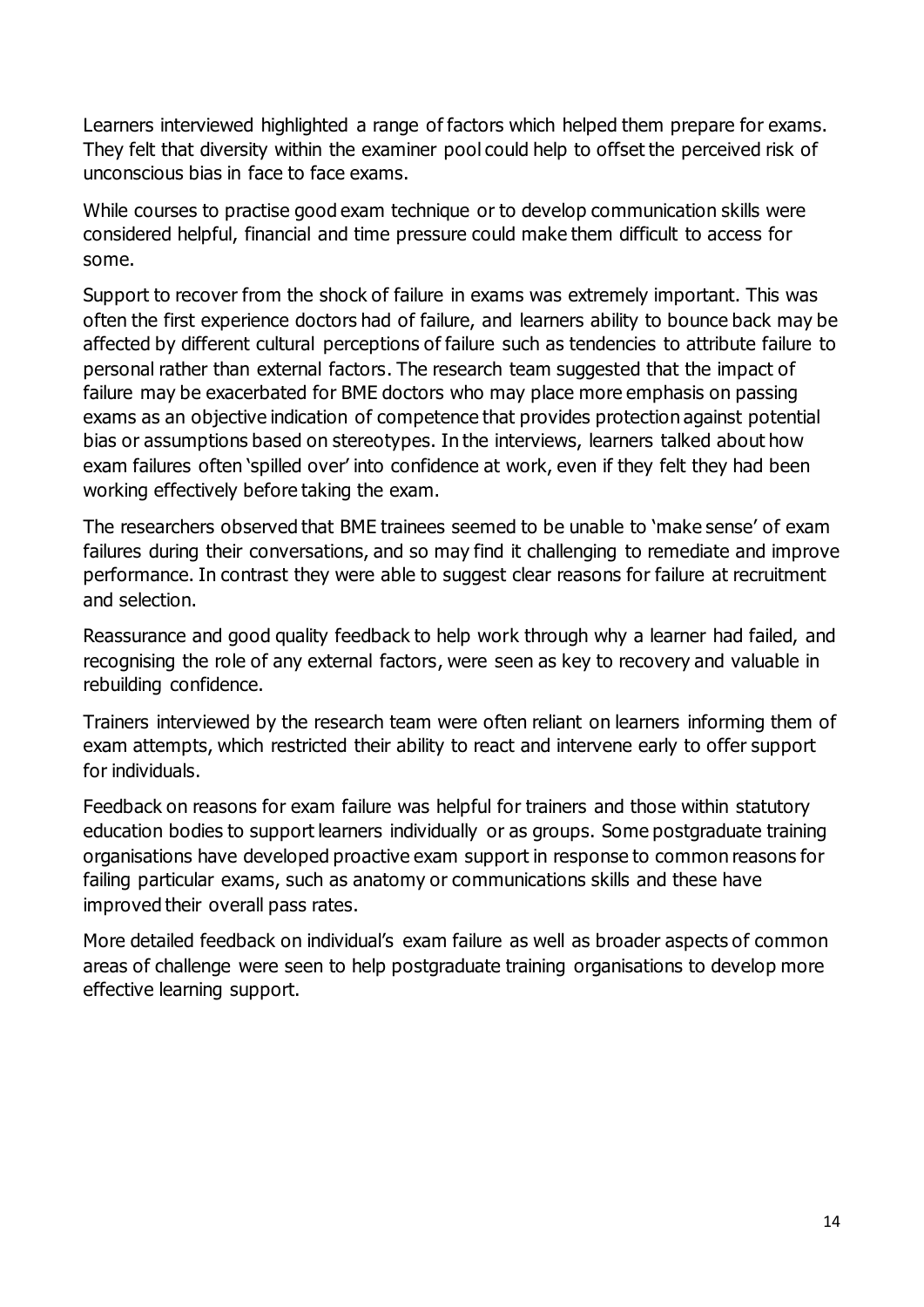# **Actions and case studies related to 'What supports learning?'**

| 1, Career planning to maximise<br>learning opportunities within<br>the specialty                                                                                                                                                                                                                                                                                                                                                                                                                                                                                                  | Colleges can take action to:<br>Provide targeted career guidance to BME trainees who want to pursue a career in the specialty.<br>$\blacksquare$<br>Supporting equality of access to career enhancing activities.<br>٠<br>Review recruitment and selection processes and requirements to ensure inclusivity and remove<br>unnecessary barriers which may disadvantage protected groups.                                                                                                                                                                                                                                                                                                                                                                                                     |  |
|-----------------------------------------------------------------------------------------------------------------------------------------------------------------------------------------------------------------------------------------------------------------------------------------------------------------------------------------------------------------------------------------------------------------------------------------------------------------------------------------------------------------------------------------------------------------------------------|---------------------------------------------------------------------------------------------------------------------------------------------------------------------------------------------------------------------------------------------------------------------------------------------------------------------------------------------------------------------------------------------------------------------------------------------------------------------------------------------------------------------------------------------------------------------------------------------------------------------------------------------------------------------------------------------------------------------------------------------------------------------------------------------|--|
| Melanin Medics is a charitable organisation which focuses on promoting diversity in medicine, widening aspirations and aiding career progression<br>for Black African and Caribbean medical students and doctors through mentorship, educational activities, ED&I training and resources. They offer a<br>platform where doctors and medical students can share knowledge and support to further their careers in medicine.                                                                                                                                                       |                                                                                                                                                                                                                                                                                                                                                                                                                                                                                                                                                                                                                                                                                                                                                                                             |  |
| The FICM have an IMG lead focused on careers, recruitment and workforce. They have plans to enhance the visibility of IMG doctors within ICM<br>and establish a support network for IMG doctors by having champions in each region that can advise and help them with their career plans while<br>also providing advice for clinical leads on how best to support IMGs in the workplace.                                                                                                                                                                                          |                                                                                                                                                                                                                                                                                                                                                                                                                                                                                                                                                                                                                                                                                                                                                                                             |  |
| 2, Support for exam preparation<br>and recovery from failed exam<br>attempts                                                                                                                                                                                                                                                                                                                                                                                                                                                                                                      | Colleges can support BME doctors to prepare for high stakes exams or to recover from a failed exam<br>attempt. Interventions may include:<br>Offering opportunities for BME candidates to become more familiar with exam structure and techniques<br>and to overcome the additional anxiety they may experience as a result of perceived bias.<br>Ensuring good quality, informative feedback following a failed attempt which direct potential areas for<br>development before further attempts, including examiners where appropriate to support trainers and<br>trainees to develop personalised development plans.<br>Researching common areas of challenge identified through research may help postgraduate deans and<br>trainers to focus learning well in advance of exam attempts. |  |
| Norwich Medical School facilitates final year medical students or recent graduates to develop and run mock OSCEs for students and provide<br>feedback. This offers a learning opportunity to both those designing and setting the mock OSCE and to candidates.                                                                                                                                                                                                                                                                                                                    |                                                                                                                                                                                                                                                                                                                                                                                                                                                                                                                                                                                                                                                                                                                                                                                             |  |
| RCGP membership examiners in HEE North West have developed a learning needs analysis toolkit based on the clinical skills assessment (CSA)<br>component of the MRCGP exam, to support candidates prepare for a third or fourth attempt. Central to the success of the CSA support on<br>extension (SOX) programme is the role of an independent SOX educator who works with the trainer and trainee to address knowledge gaps. Over<br>70% of those who have been through the SOX programme pass their next attempt compared to national pass rates of third or fourth attempt of |                                                                                                                                                                                                                                                                                                                                                                                                                                                                                                                                                                                                                                                                                                                                                                                             |  |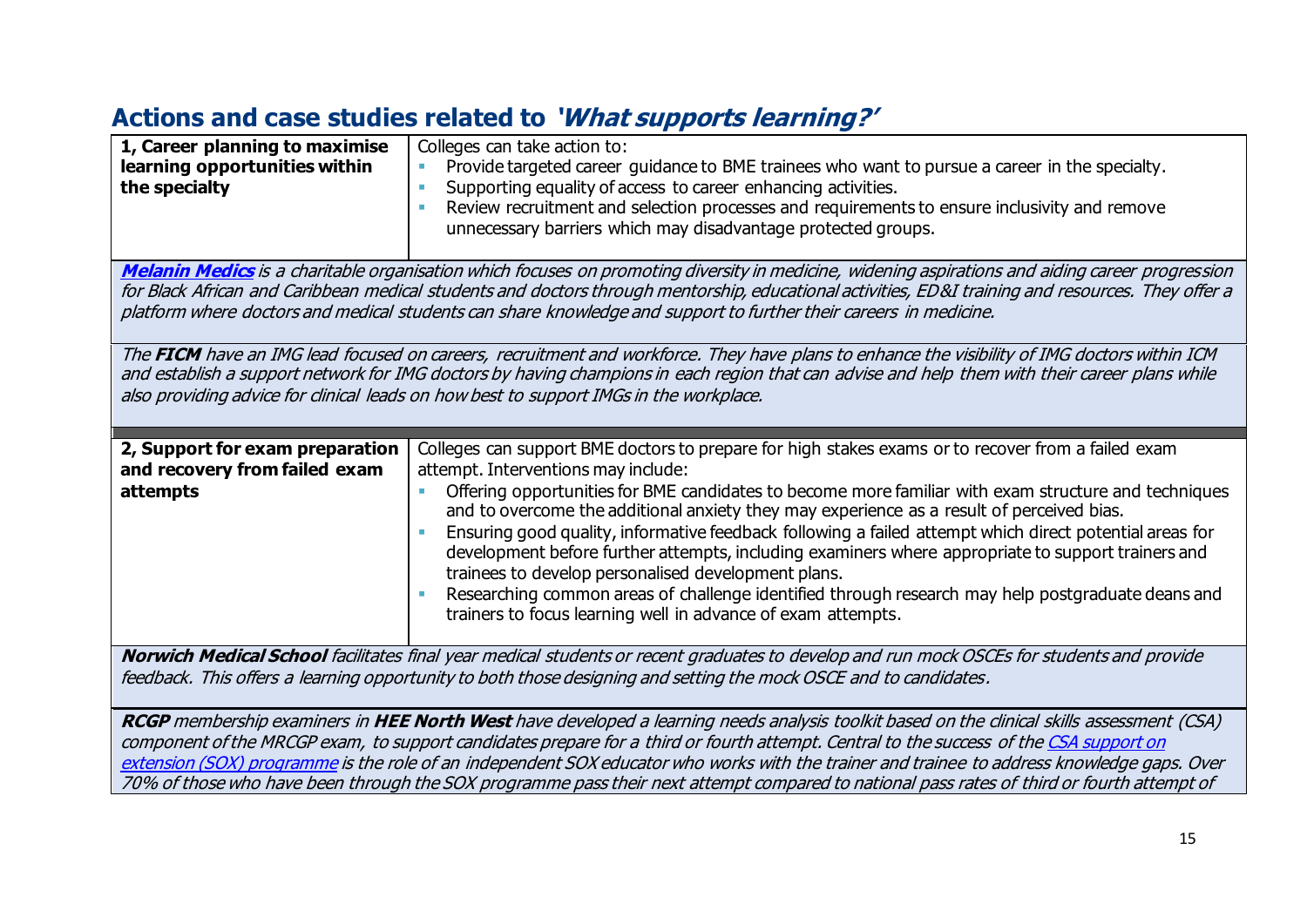43%. The diagnostic toolkit includes clinical stations similar to the CSA as well as tools to explore environmental and psychosocial factors to produce a personalised development plan agreed between a trained GP examiner, the trainee and their trainer.

In 2015, the **AoMRC** published guidance [on standards for candidate feedback following exams.](https://www.aomrc.org.uk/reports-guidance/guidance-standards-candidate-feedback-pgme-1115/) The guidance supports:

- Increased sharing of examination outcomes and feedback between colleges and deaneries to provide more support for trainees who either intend to attempt an exam or have failed an exam.
- The provision of additional support to trainers to assist candidates who fail an exam, such as advice around which additional support may benefit. Or including trainers in feedback sessions which support the candidate and trainer to develop a personalised development plan and can use this as a learning opportunity.
- The provision of good quality, targeted feedback for exam fails and detailed breakdowns of exam marksheets with comments.

[Research](https://www.gmc-uk.org/about/what-we-do-and-why/data-and-research/research-and-insight-archive/relationship-between-general-practice-selection-scores-and-mrcgp-examination-performance) into general practice recruitment and selection tests and the 6-month multi-source feedback were found to strongly correlate to MRCGP knowledge and clinical exams. A number of deaneries use these early performance indicators as part of an [in-training assessment profiler \(I-Tap\)](https://www.gmc-uk.org/-/media/documents/itap-case-study_pdf-75325035.pdf) which identifies trainees who would benefit from tailored support early in training. Dr Nigel Scarborough, Primary Care Dean and Deputy Postgraduate Dean HEE East Midlands, said, that since the i-Tap was introduced, "Over the past couple of years our MRCGP exam results (both CSA and AKT) for East Midlands international medical graduate trainees have improved such that they are above average for all IMGs sitting the exams in the UK and were the best in England in 2019 (sourc[e GMC Progression Reports\)](https://www.gmc-uk.org/education/reports-and-reviews/progression-reports). Our extensions to training for IMGs in GP training are also below average".

A [retrospective case-control study of North West Foundation School trainees](https://onlinelibrary.wiley.com/doi/abs/10.1111/medu.12996)' e-portfolios to investigate the value of early, formative assessments in [predicting doctors in difficulty](https://onlinelibrary.wiley.com/doi/abs/10.1111/medu.12996) (DiD) showed that Team Assessment of Behaviour (TAB) and Educational Supervisor Reports were predictive of future 'doctor in difficulty' status. The researchers concluded that these early indicators could have been used to identify and put in place support much earlier in training.

<span id="page-15-0"></span>Trainees who fail FRCA examinations may request a guidance interview with an examiner from the **RCoA**. A second guidance interview is available at the sixth attempt, if required.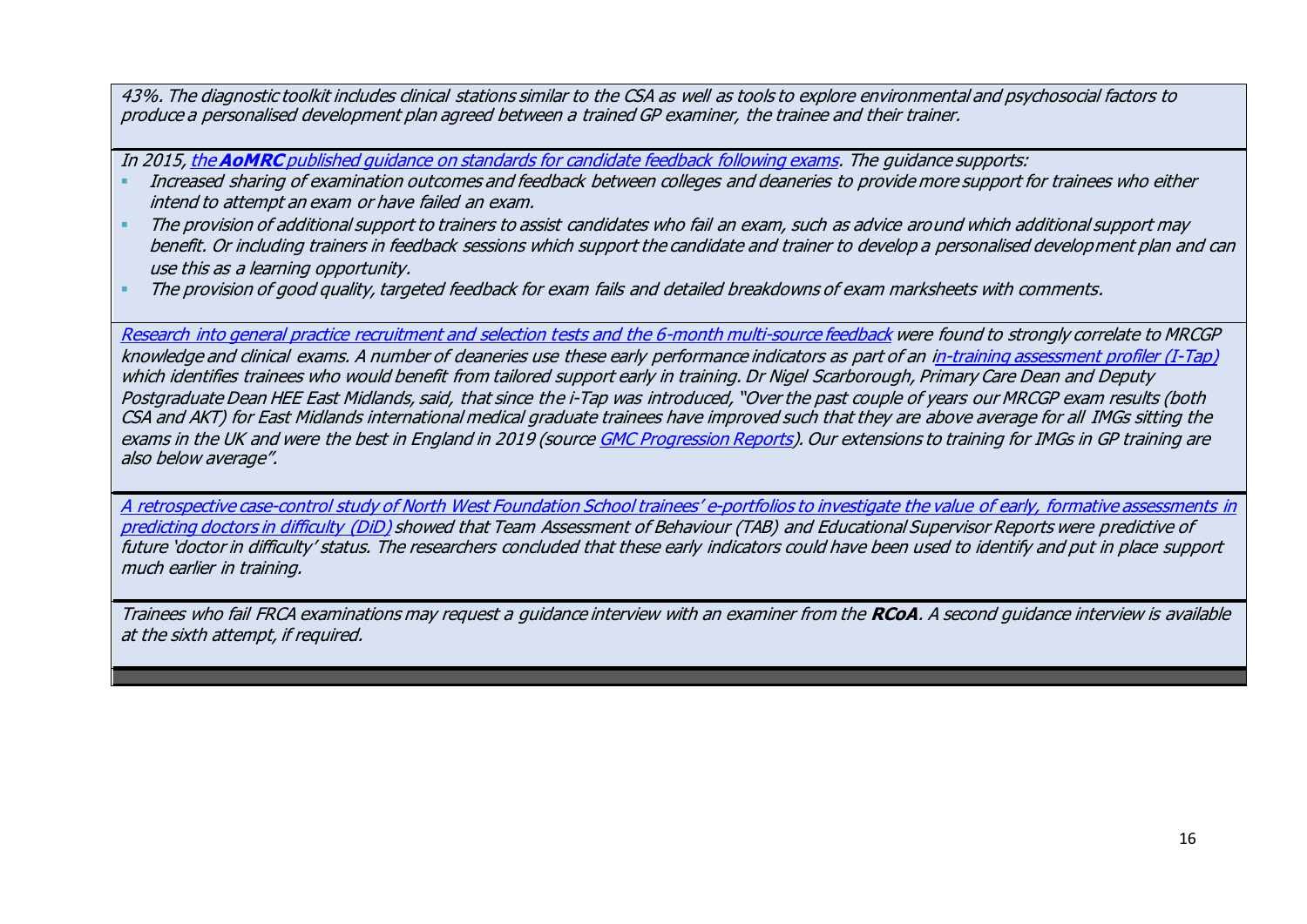# **Annex A - Ten Success Factors identified in 'What supported your success in training?' research**

#### **Working and learning environment**

1, An inclusive workplace that values diversity - A working environment where diversity in all senses (background, culture, experience) is visible and valued.

2, Treating learners as individuals - Recognition that an individual's background and experiences in and outside of work will meaningfully impact progression through training, providing support where necessary.

#### **Who supports learning?**

3, Working with inspirational senior colleagues - Access to senior colleagues who act as informal role-models, mentors or career coaches to help learners access opportunities and develop.

4, The supportive trainer or supervisor -Trainers and supervisors who encourage and support learners in the workplace with their development.

5, Having the support and validation of peers -Accessing a network of peers who can improve learning, make sense of experiences and provide advice and guidance on the practicalities of training.

#### **What supports learning?**

6, Working arrangements that facilitate learning -Shifts, rotas and work structures that support learners to build meaningful relationships with team members and dedicate time to learning.

7. Maximising the value of learning - Ensuring learning at work and in training is valuable, holistic and helps inform career choices.

8, Gaining clarity, certainty and support for career choices - Accessing experiences, knowledge and learning and development opportunities that support informed decisions about career choices or next steps.

9, Support to pass exams or deal with exam failure (What supports learning) - Being prepared and supported to navigate the process of completing challenging professional exams.

10, Personal motivation and drive (What supports learning) - Drawing on personal commitment, drive and motivation to succeed in training.